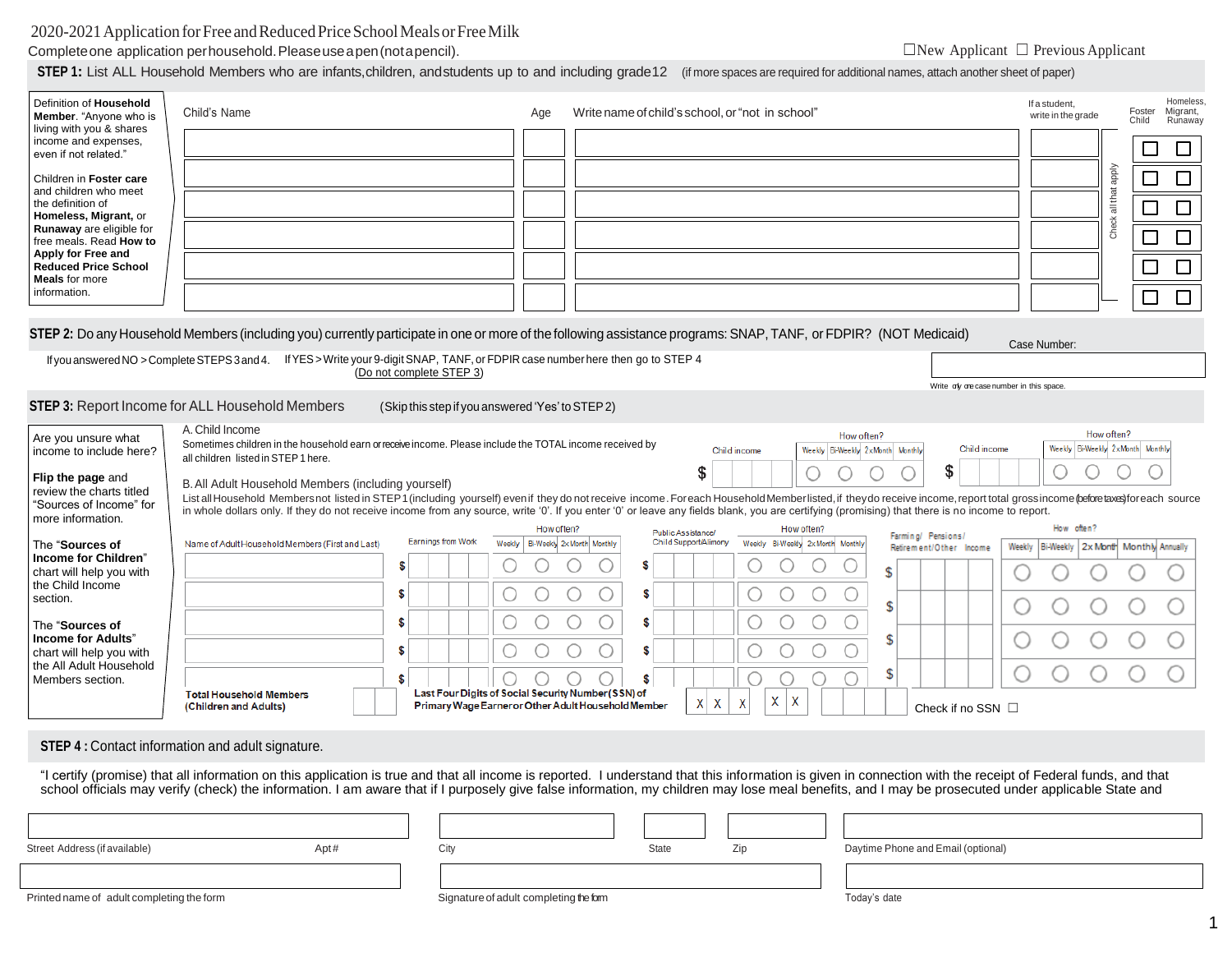## **INSTRUCTIONS:** Sources of Income

|                                                                                            | Sources of Income for Children                                                                                                                                                                                     | Sources of Income for Adults                                                                                                            |                                                                                                                   |                                                                                                                                                                                 |  |  |
|--------------------------------------------------------------------------------------------|--------------------------------------------------------------------------------------------------------------------------------------------------------------------------------------------------------------------|-----------------------------------------------------------------------------------------------------------------------------------------|-------------------------------------------------------------------------------------------------------------------|---------------------------------------------------------------------------------------------------------------------------------------------------------------------------------|--|--|
| <b>Sources of Child Income</b>                                                             | Example(s)                                                                                                                                                                                                         | <b>Earnings from Work</b>                                                                                                               | Public Assistance / Alimony /<br><b>Child Support</b>                                                             | Pensions / Retirement /<br>All Other Income                                                                                                                                     |  |  |
| Earnings from work<br>Social Security<br><b>Disability Payments</b><br>Survivor's Benefits | A child has a regular full or part-time job<br>where they earn a salary or wages<br>A child is blind or disabled and receives Social<br>Security benefits<br>A Parent is disabled, retired, or deceased, and their | Salary, wages, cash<br>bonuses<br>Net income from self-<br>employment (farm or business)                                                | Unemployment benefits<br>Worker's compensation<br><b>Supplemental Security</b><br>Income (SSI)<br>Cash assistance | Social Security (including railroad<br>retirement and black lung benefits)<br>Private pensions or disability benefits<br>• Regular income from trusts or estates<br>• Annuities |  |  |
| Income from person outside<br>the household<br>Income from any other source                | child receives Social Security benefits<br>A friend or extended family member<br>regularly gives a child spending money<br>A child receives regular income from a                                                  | If you are in the U.S. Military:<br>Basic pay and cash bonuses (do NOT<br>include combat pay, FSSA or<br>privatized housing allowances) | from State or local<br>government<br>Alimony payments                                                             | Investment income<br><b>Earned interest</b><br>Rental income                                                                                                                    |  |  |
|                                                                                            | private pension fund, annuity, or trust                                                                                                                                                                            | Allowances for off-base housing, food<br>and clothing                                                                                   | Child support payments<br>Veteran's benefits<br>Strike benefits                                                   | Regular cash payments from outside<br>household                                                                                                                                 |  |  |

#### **OPTIONAL:** Children's Racial and Ethnic

we are required to ask for information about your children's race and ethnicity. This information is important and helps to make sure we are fully serving our community. Responding to this section is optional and does not affect your children's eligibility for free or reduced-pricemeals.

| Ethnicity (check one): $\square$ Hispanic or Latino $\square$ Not Hispanic or Latino                                                                  |  |  |
|-------------------------------------------------------------------------------------------------------------------------------------------------------|--|--|
| Race (check one or more): □ American Indian or Alaskan Native □ Asian □ Black or African American □ Native Hawaiian or Other Pacific Islander □ White |  |  |

#### **Civil Rights:** Information if you have a complaint

The **Richard B. Russell National School Lunch Act** requires the information on this application. You do not have to give the information, but if you do not, we cannot approve your child for free or reduced price meals. You must include the last four digits of the social security number of the adult household member who signs the application. The last four digits of the social security number is not required when you apply on behalf of a foster child or you list a Supplemental Nutrition Assistance Program (SNAP), Temporary Assistance for Needy Families (TANF) Program or Food Distribution Program on Indian Reservations (FDPIR) case number or other FDPIR identifier for your child or when you indicate that the adult household member signing the application does not have a social security number. We will use your information to determine if your child is eligible for free or reduced-price meals, and for administration and enforcement of the lunch and breakfast programs. We MAY share your eligibility information with education, health, and nutrition programs to help them evaluate, fund, or determine benefits for their programs, auditors for program reviews, and law enforcement officials to help them look into violations of program rules.

In accordance with Federal civil rights law and U.S. Department of Agriculture (USDA) civil rights regulations and policies, the USDA, its Agencies, offices, and employees, and institutions participating in or administering USDA programs are prohibited from discriminating based on race, color, national origin, sex, disability, age, or reprisal or retaliation for prior civil rights activity in any program or activity conducted or funded by USDA.

Persons with disabilities who require alternative means of communication for program information (e.g. Braille, large print, audiotape, American Sign Language, etc.), should contact the Agency (State or local) where they applied for benefits. Individuals who are deaf, hard of hearing or have speech disabilities may contact USDA through the Federal Relay Service at (800) 877-8339. Additionally, program information may be made available in languages other than English.

To file a program complaint of discrimination, complete the USDA Program Discrimination Complaint Form, (AD-3027) found online at: http://www.ascr.usda.gov/complaint\_filing\_cust.html, and at any USDA office, or write a letter addressed to USDA and provide in the letter all of the information requested in the form. To request a copy of the complaint form, call (866) 632-9992. Submit your completed form or letter to USDA by:

mail: U.S. Department of Agriculture Office of the Assistant Secretary for Civil Rights 1400 Independence Avenue, SW Washington, D.C. 20250-9410 fax: (202) 690-7442; or email: [program.intake@usda.gov](mailto:program.intake@usda.gov)

This institution is an equal opportunity provider.

## **Do Not Fill Out:** FOR SCHOOL / CENTER USE ONLY

**Do not convert if only one income frequency reported.** Annual Income Conversion: Weekly x 52, Bi - Weekly x 26, Twice a Month x 24, Monthly x 12.

| Total income:                    | How Often? |               |         |         | Household Size: | Categorical Free Eligibility: (Select 1) |        |          |         | Income Eligibility: (Select 1) |                                |      |         |        |
|----------------------------------|------------|---------------|---------|---------|-----------------|------------------------------------------|--------|----------|---------|--------------------------------|--------------------------------|------|---------|--------|
|                                  | Weekly     | Bi-<br>Weekly | 2xMonth | Monthly | Annual          |                                          | Foster | Homeless | Runaway | Migrant                        | SNAP/TANF<br>/FDPIR            | Free | Reduced | Denied |
|                                  |            |               |         |         |                 |                                          |        |          |         |                                |                                |      |         |        |
| Determining Official's Signature |            | Date          |         |         |                 | Confirming Official's Signature          |        | Date     |         |                                | Verifying Official's Signature |      |         | Date   |
|                                  |            |               |         |         |                 |                                          |        |          |         |                                |                                |      |         |        |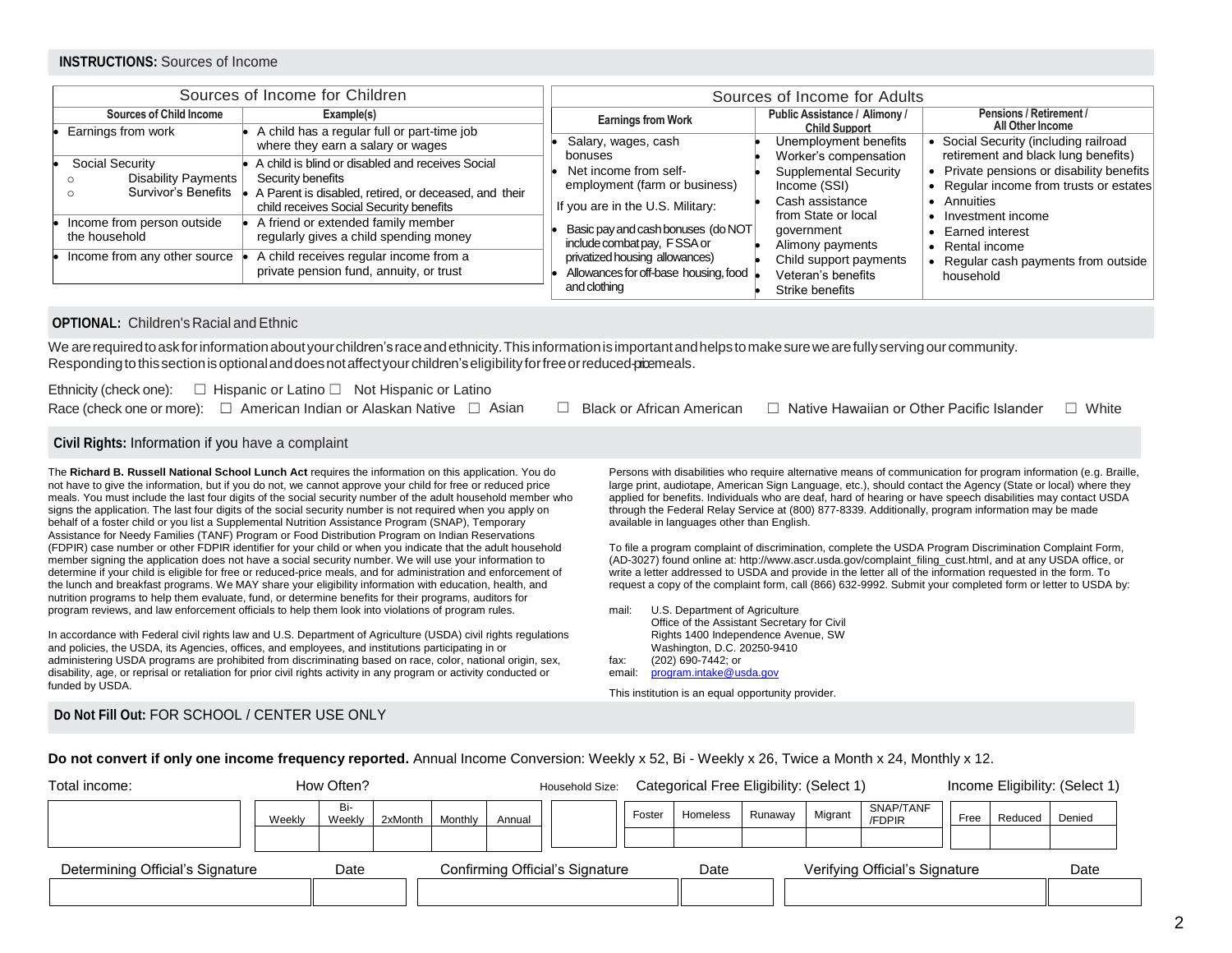# Dear Parent/Guardian:

Children need healthy meals to learn. The **Great After-School Place** offers healthy meals to all enrolled children at no additional cost. USDA provides reimbursements for healthy meals and snacks served to children enrolled in the school/center. Please help us comply with the requirements of the Program by completing the attached Application for Free/Reduced-Price Meals. By filling out this form, we will be able to determine if we can claim meals served to your child (ren) at the Free or Reduced-Price rate. This packet includes an application for Free or Reduced-Price meal benefits, and a set of detailed instructions. Below are some common questions and answers to help you with the application process.

# 1. WHO CAN GET FREE OR REDUCED-PRICE MEALS?

- All children in households receiving benefits from SNAP, the Food Distribution Program on Indian Reservations (FDPIR) or TANF are eligible for free meals.
- Foster children that are under the legal responsibility of a foster care agency or court are eligible for free meals.
- Children participating in a Head Start program are eligible for free meals, with documentation from the Head Start office.
- Children who meet the definition of homeless, runaway, or migrant are eligible for free meals.
- Children may receive Free or Reduced-Price meals if your household's income is within the limits on the Federal Income Eligibility Guidelines. Your children may qualify for Free or Reduced-Price meals if your household income falls at or below the limits on this chart.

| FEDERAL ELIGIBILITY INCOME CHART For School Year 2020-2021 |        |         |        |  |  |
|------------------------------------------------------------|--------|---------|--------|--|--|
| Household size                                             | Yearly | Monthly | Weekly |  |  |
|                                                            | 23,606 | 1,968   | 454    |  |  |
| 2                                                          | 31,894 | 2,658   | 614    |  |  |
| 3                                                          | 40,182 | 3,349   | 773    |  |  |
| 4                                                          | 48,470 | 4,040   | 933    |  |  |
| 5                                                          | 56,758 | 4,730   | 1,092  |  |  |
| 6                                                          | 65,046 | 5,421   | 1,251  |  |  |
| 7                                                          | 73,334 | 6,112   | 1,411  |  |  |
| 8                                                          | 81,622 | 6,802   | 1,570  |  |  |
| Each additional person:                                    | 8,288  | 691     | 160    |  |  |

- 2. HOW DO I KNOW IF MY CHILDREN QUALIFY AS HOMELESS, MIGRANT, OR RUNAWAY? Do the members of your household lack a permanent address? Are you staying together in a shelter, hotel, or other temporary housing arrangement? Does your family relocate on a seasonal basis? Are any children living with you who have chosen to leave their prior family or household? If you believe children in your household meet these descriptions and haven't been told your children will get free meals, please call or e-mail **G.A.P., gapost@brookings.net.**
- 3. DO I NEED TO FILL OUT AN APPLICATION FOR EACH CHILD? No. *Use one Free and Reduced-Price Meal Application for all students in your household.* We cannot approve an application that is not complete, so be sure to fill out all required information. Return the completed application to your child's site supervisor or the G.A.P. office, 1330 Main Ave S, Brookings, SD 57006, 605-692-8066.
- 4. SHOULD I FILL OUT AN APPLICATION IF I RECEIVED A LETTER FROM THE SCHOOL THIS SCHOOL YEAR SAYING MY CHILDREN ARE ALREADY APPROVED FOR FREE MEALS? Yes. Because G.A.P. implements the USDA food program separately from the schools, an application must be on file for G.A.P. documenting your eligibility.
- 5. MY CHILD'S APPLICATION WAS APPROVED LAST YEAR. DO I NEED TO FILL OUT A NEW ONE? Yes. There are specific timeframes that schools and centers must follow regarding the collecting of new applications. You must send in a new application unless you have been told that your child is eligible for the new year.
- 6. I GET WIC OR MEDICAID. CAN MY CHILDREN GET FREE MEALS? Children in households participating in WIC or Medicaid may be eligible for Free or Reduced-Price meals. Please send in an application.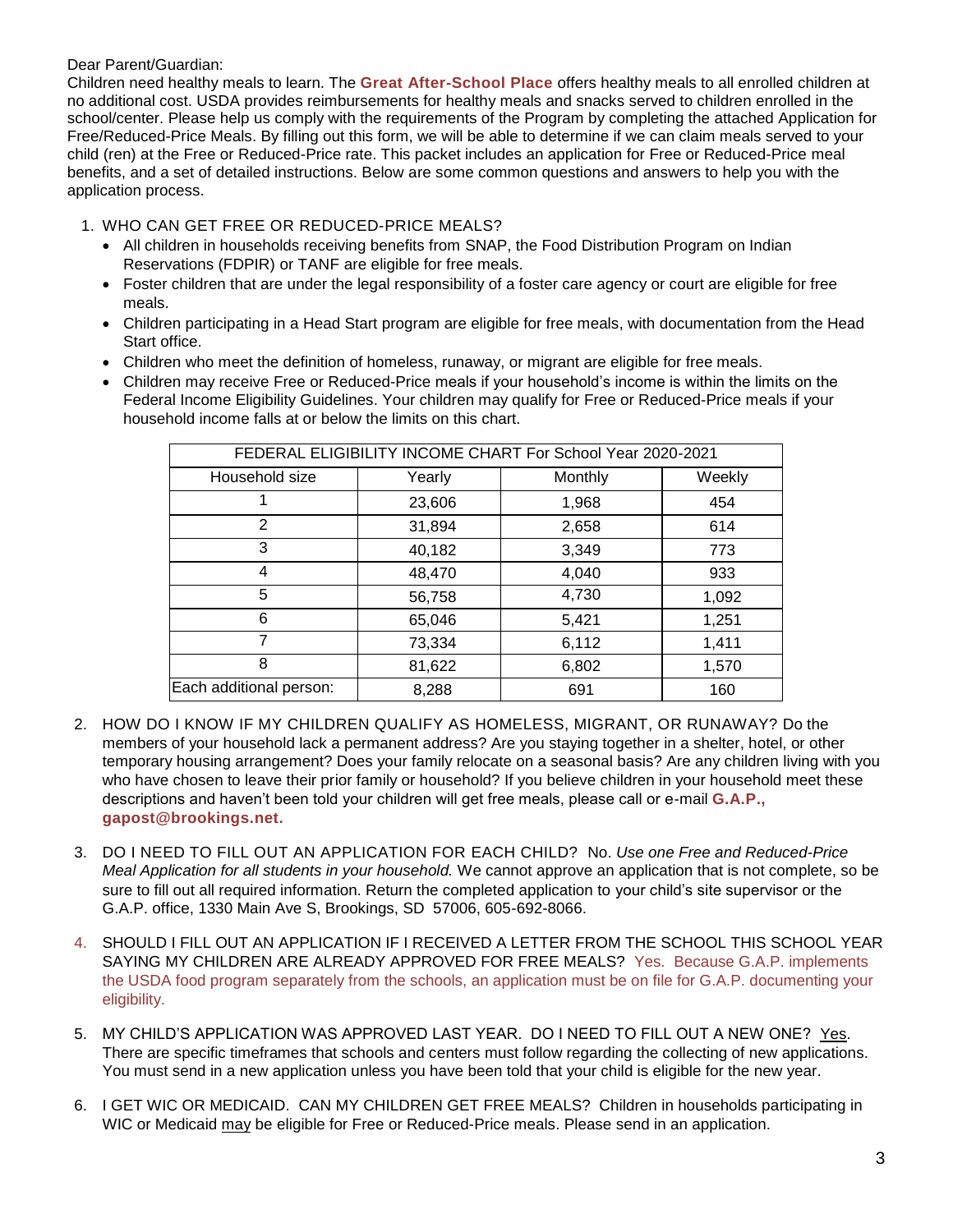- 7. WILL THE INFORMATION I GIVE BE CHECKED? Yes. We may also ask you to send written proof of the household income you report.
- 8. IF I DON'T QUALIFY NOW, MAY I APPLY LATER? Yes, you may apply at any time during the year. For example, children with a parent or guardian who becomes unemployed may become eligible for Free and Reduced-Price meals if the household income drops below the income limit.
- 9. MAY I APPLY IF SOMEONE IN MY HOUSEHOLD IS NOT A U.S. CITIZEN? Yes. You, your children, or other household members do not have to be U.S. citizens to apply for Free or Reduced-Price meals.
- 10. WHAT IF MY INCOME IS NOT ALWAYS THE SAME? List the amount that you normally receive. For example, if you normally make \$1000 each month, but you missed some work last month and only made \$900, put down that you made \$1000 per month. If you normally get overtime, include it, but do not include it if you only work overtime sometimes. If you have lost a job or had your hours or wages reduced, use your current income.
- 11. WHAT IF SOME HOUSEHOLD MEMBERS HAVE NO INCOME TO REPORT? Household members may not receive some types of income we ask you to report on the application or may not receive income at all. Whenever this happens, please write a 0 in the field. However, if any income fields are left empty or blank, those will also be counted as zeroes. Please be careful when leaving income fields blank, as we will assume you meant to do so.
- 12. WHAT IF MY INCOME CHANGES DURING THE YEAR OR MY SNAP, TANF, OR FDPIR BENEFITS CHANGE? If your application for Free or Reduced-Price benefits was properly approved, you will remain eligible for those benefits for an allotted time period. You may visit with a school/center official to get the exact date the meal benefits will expire.
- 13. WE ARE IN THE MILITARY. DO WE REPORT OUR INCOME DIFFERENTLY? Your basic pay and cash bonuses must be reported as income. If you get any cash value allowances for off-base housing, food, or clothing, it must also be included as income. However, if your housing is part of the Military Housing Privatization Initiative, do not include your housing allowance as income. Family Subsistence Supplemental Allowance (FSSA) payments and any additional combat pay resulting from deployment are also excluded from income.

IS COMBAT PAY COUNTED AS INCOME? No, if the combat pay is received in addition to the basic pay because of deployment and it was not received before deployment, combat pay is not counted as income. Contact your school/center for more information.

- 14. WILL YOU TELL ANYONE ELSE ABOUT THE INFORMATION ON MY FORM? We will use the information on your form to decide if your children should get Free or Reduced-Price meals. We may inform officials associated with other child nutrition, health, and education programs of the information on your form to determine benefits for those programs or for funding and/or evaluation purposes.
- 15. WHAT IF THERE ISN'T ENOUGH SPACE ON THE APPLICATION FOR MY FAMILY? List any additional household members on a separate piece of paper and attach it to your application.
- 16. MY FAMILY NEEDS MORE HELP. ARE THERE OTHER PROGRAMS WE MIGHT APPLY FOR? Contact your local Department of Social Services assistance office to find out how to apply for SNAP or TANF.
- 17. WHAT IF MY CHILD NEEDS SPECIAL FOODS? The school/center will make substitutions to the regular meal for children whose disability restricts their diet when a physician certifies that disability. If the parent requests, the staff may choose to make substitutions for individual children who do not have a disability, but who cannot drink regular milk due to medical or other special dietary needs that are supported by a certified medical authority. These requests will be handled on a case-by-case basis. Please call the school/center food service department for further information to request the special meals or milk.

If you have other questions or need help, call **the G.A.P. office at 692-8066.**

Sincerely,<br>Gan Stange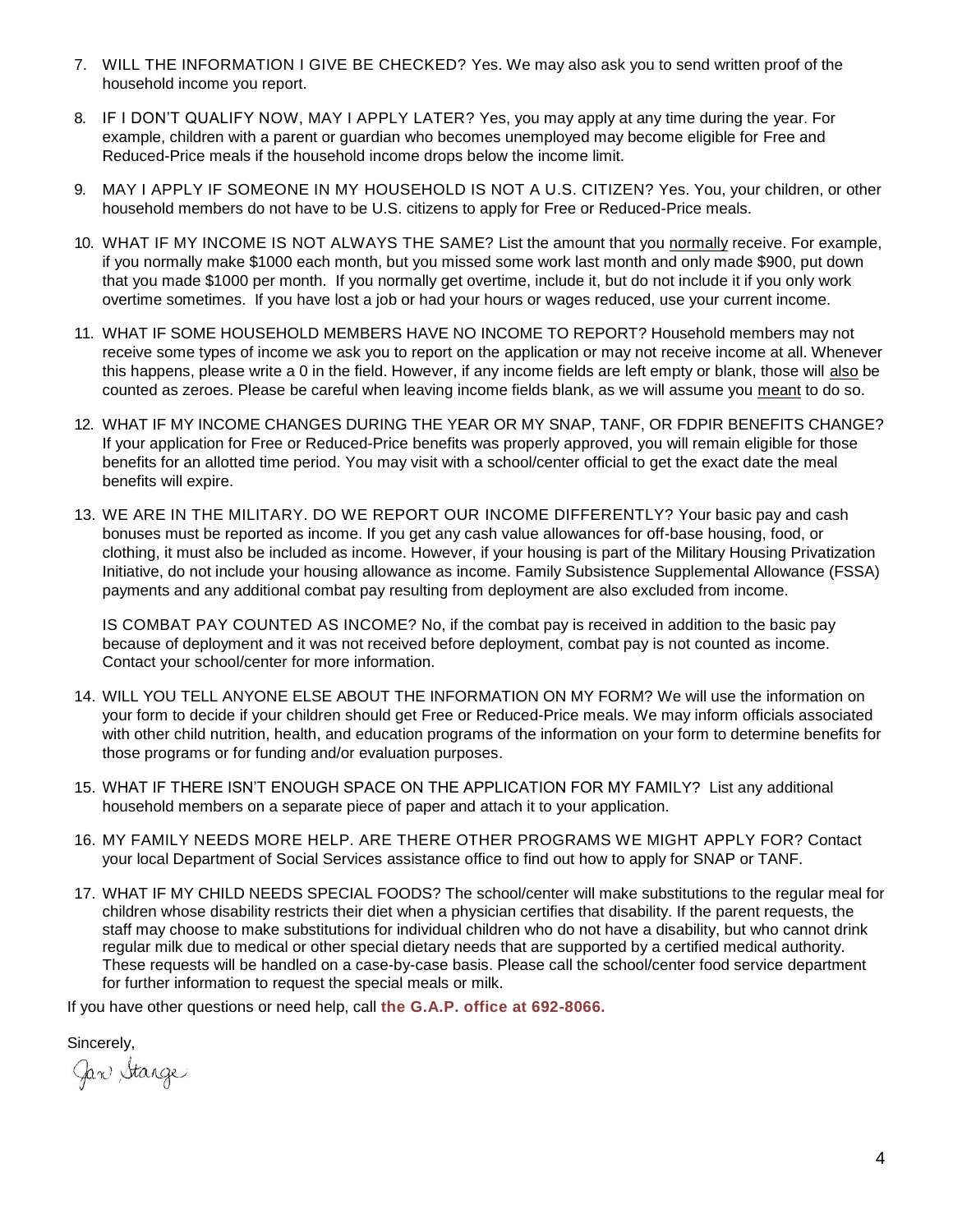# *HOW TO APPLY FOR FREE AND REDUCED-PRICE MEALS*

Please use these instructions to help you fill out the application for Free or Reduced-Price meals. You only need to submit **one** application per household, even if your children attend more than one school/center. The application must be filled out completely to certify your children for Free or Reduced-Price meals. Please follow these instructions in order! Each step of the instructions is the same as the steps on your application. If at any time you are not sure what to do next, please contact **G.A.P. at 692-8066 or via email at gapost@brookings.net.**

## **PLEASE USE A PEN (NOT A PENCIL) WHEN FILLING OUT THE APPLICATION AND DO YOUR BEST TO PRINT CLEARLY.**

## **STEP 1: LIST ALL HOUSEHOLD MEMBERS WHO ARE INFANTS, CHILDREN, AND STUDENTS UP TO AND INCLUDING GRADE 12**

Tell us how many infants, children, and school students live in your household**.** They do NOT have to be related to you to be a part of your household.

**Who should I list here?** When filling out this section, please include **ALL** members in your household who are:

- Children age 18 or under **AND** are supported with the household's income;
- In your care under a foster arrangement, or qualify as homeless, migrant, or runaway youth;
- Include college students.

**A)** *List each child's name.* For each child, print their first name, middle initial and last name. Use one line of the application for each child. If there are more children present than lines on the application, attach a second piece of paper with all required information for the additional children.

**B)** *How old is the child? Is the child a student? What school/center does the child attend?* Fill in the information for the center or school to use. Include college students.

**C)** *Do you have any foster children?* If any children listed are foster children, mark the "Foster Child" box next to the child's name. **Foster children who live with you may count as members of your household and should be listed on your application.** If you are *only* applying for foster children, after completing STEP 1, skip to STEP 4 of the application and these instructions. If you are applying for both foster and non-foster children, go to step 2.

**D)** *Are any children homeless, migrant, or runaway?* If you believe any child listed in this section may meet this description, please mark the "Homeless, Migrant, and Runaway" box next to the child's name and **complete all steps of the application.**

## **STEP 2: DO ANY HOUSEHOLD MEMBERS (INCLUDING YOU) CURRENTLY PARTICIPATE IN SNAP, TANF, OR FDPIR?**

**If anyone in your household participates in the assistance programs listed below, your children are eligible for free meals:**

- The Supplemental Nutrition Assistance Program (SNAP)
- Temporary Assistance for Needy Families (TANF)
- The Food Distribution Program on Indian Reservations (FDPIR)

#### **A) IF** *NO ONE* **IN YOUR HOUSEHOLD PARTICIPATES IN ANY OF THE ABOVE LISTED PROGRAMS:**

*Leave STEP 2 blank and go to STEP 3.*

#### **B) IF** *ANYONE* **IN YOUR HOUSEHOLD PARTICIPATES IN ANY OF THE ABOVE LISTED PROGRAMS:**

- *Write a case number for SNAP, TANF, or FDPIR.* You only need to write **one** case number. If you participate in one of these programs and do not know your case number, contact your local assistance office**. You must provide a case number on your application.**
- *Go to STEP 4.*

## **STEP 3: REPORT INCOME FOR ALL HOUSEHOLD MEMBERS**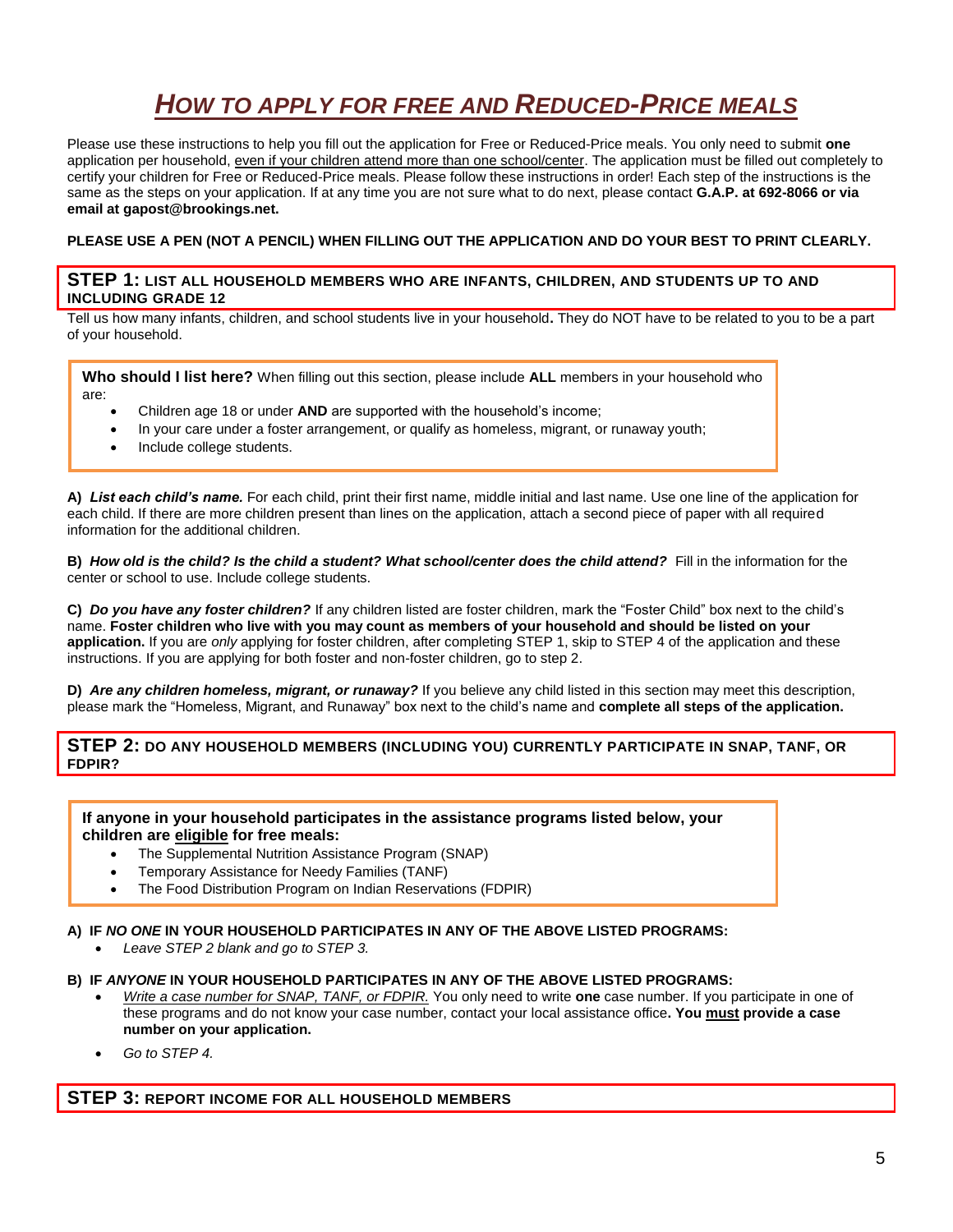**A)** Use the charts titled "**Sources of Income for Adults**" and "**Sources of Income for Children**," printed on the back side of the application form to determine if your household has income to report.

| <b>REPORT INCOME EARNED BY CHILDREN</b>                                                                                                                                                                                                                                                             |                                                                                                                                          |                                                         |  |  |  |  |
|-----------------------------------------------------------------------------------------------------------------------------------------------------------------------------------------------------------------------------------------------------------------------------------------------------|------------------------------------------------------------------------------------------------------------------------------------------|---------------------------------------------------------|--|--|--|--|
| Report all income earned or received by children. Report the combined gross income for ALL children listed in STEP 1 in your household in<br>$\bullet$<br>the box marked "Child Income." Only count foster children's income if you are applying for them together with the rest of your household. |                                                                                                                                          |                                                         |  |  |  |  |
| $\bullet$                                                                                                                                                                                                                                                                                           | What is Child Income? Child income is money received from outside your household that is paid DIRECTLY to your children. Many households |                                                         |  |  |  |  |
| do not have any child income.                                                                                                                                                                                                                                                                       |                                                                                                                                          |                                                         |  |  |  |  |
| <b>REPORT INCOME EARNED BY ADULTS</b>                                                                                                                                                                                                                                                               |                                                                                                                                          |                                                         |  |  |  |  |
| Who should I list here?                                                                                                                                                                                                                                                                             |                                                                                                                                          |                                                         |  |  |  |  |
| $\bullet$                                                                                                                                                                                                                                                                                           | When filling out this section, please include ALL adult members in your household who are living with you and share income and expenses, |                                                         |  |  |  |  |
|                                                                                                                                                                                                                                                                                                     | even if they are not related and even if they do not receive income of their own.                                                        |                                                         |  |  |  |  |
| Do NOT include:<br>$\bullet$                                                                                                                                                                                                                                                                        |                                                                                                                                          |                                                         |  |  |  |  |
| $\circ$                                                                                                                                                                                                                                                                                             | People who live with you but are not supported by your household's income AND do not contribute income to your household.                |                                                         |  |  |  |  |
| $\circ$                                                                                                                                                                                                                                                                                             | Infants, Children and students already listed in STEP 1.                                                                                 |                                                         |  |  |  |  |
| a) List adult household                                                                                                                                                                                                                                                                             | b) Report earnings from work. Report all income from                                                                                     | c) Report income from public assistance/child           |  |  |  |  |
| members' names. Print the                                                                                                                                                                                                                                                                           | work in the "Earnings from Work" field on the                                                                                            | support/alimony. Report all income that applies in      |  |  |  |  |
| name of each household                                                                                                                                                                                                                                                                              | application. This is usually the money received from                                                                                     | the "Public Assistance/Child Support/Alimony" field     |  |  |  |  |
| member in the boxes marked                                                                                                                                                                                                                                                                          | working at jobs. If you are a self-employed business or                                                                                  | on the application. Do not report the cash value of     |  |  |  |  |
| "Names of Adult Household                                                                                                                                                                                                                                                                           | farm owner, you will report your net income.                                                                                             | any public assistance benefits NOT listed on the        |  |  |  |  |
| Members (First and Last)." Do                                                                                                                                                                                                                                                                       |                                                                                                                                          | chart. If income is received from child support or      |  |  |  |  |
| not list any household members                                                                                                                                                                                                                                                                      | What if I am self-employed? Report income from that                                                                                      | alimony, only report court-ordered payments.            |  |  |  |  |
| you listed in STEP 1. If a child<br>listed in STEP 1 has income,                                                                                                                                                                                                                                    | work as a net amount. This is calculated by subtracting                                                                                  | Informal but regular payments should be reported        |  |  |  |  |
| follow the instructions in STEP 3,                                                                                                                                                                                                                                                                  | the total operating expenses of your business from its                                                                                   | as "other" income in the next part.                     |  |  |  |  |
| part A.                                                                                                                                                                                                                                                                                             | gross receipts or revenue.                                                                                                               |                                                         |  |  |  |  |
| d) Report income from                                                                                                                                                                                                                                                                               | e) Report total household size. Enter the total number                                                                                   | f) Provide the last four digits of your Social Security |  |  |  |  |
| pensions/retirement/all other                                                                                                                                                                                                                                                                       | of household members in the field "Total Household                                                                                       | Number. An adult household member must enter            |  |  |  |  |
| income. Report all income that                                                                                                                                                                                                                                                                      | Members (Children and Adults)." This number MUST<br>the last four digits of their Social Security Number in                              |                                                         |  |  |  |  |
| applies in the                                                                                                                                                                                                                                                                                      | be equal to the number of household members listed                                                                                       | the space provided. You are eligible to apply for       |  |  |  |  |
| "Pensions/Retirement/ All Other                                                                                                                                                                                                                                                                     | in STEP 1 and STEP 3. If there are any members of your                                                                                   | benefits even if you do not have a Social Security      |  |  |  |  |
| Income" field on the application.                                                                                                                                                                                                                                                                   | household that you have not listed on the application,                                                                                   | Number. If no adult household members have a            |  |  |  |  |
|                                                                                                                                                                                                                                                                                                     | go back and add them. It is very important to list all                                                                                   | Social Security Number, leave this space blank and      |  |  |  |  |
|                                                                                                                                                                                                                                                                                                     | household members, as the size of your household                                                                                         | mark the box to the right labeled "Check if no SSN."    |  |  |  |  |
|                                                                                                                                                                                                                                                                                                     | affects your eligibility for Free and Reduced-Price                                                                                      |                                                         |  |  |  |  |
|                                                                                                                                                                                                                                                                                                     | meals.                                                                                                                                   |                                                         |  |  |  |  |

**B**) Report all amounts in **GROSS INCOME ONLY**. Report all income in whole dollars. Do not include cents.

- Gross income is the total income received before taxes
- Many people think of income as the amount they "take home" and not the total, "gross" amount. Make sure that the income you report on this application has NOT been reduced to pay for taxes, insurance premiums, or any other amounts taken from your pay.

**C)** Write a "0" in any fields where there is no income to report. Any income fields left empty or blank will also be counted as a zero. If you write '0' or leave any fields blank, you are certifying (promising) that there is no income to report. If local officials suspect that your household income was reported incorrectly, your application will be investigated.

**D)** Mark how often each type of income is received using the check boxes to the right of each field.

#### **What if I am self-employed?**

If you are self-employed, report income from that work as a **net** amount. This is calculated by subtracting the total operating expenses of your business from its gross receipts or revenue.

**E)** To figure monthly income for self-employment/farming: The information to figure income from private business operation is to be taken from your U.S. Individual Income Tax Return – Schedule 1. Write the numbers from the corresponding tax form lines in the box below. Write it on the free/reduced-price meal application in the earnings column as annually. If it is a negative number, write it as zero on the application. All other income from the tax form must be listed separately for the person who earned it. Net loss carryover cannot be used to decrease the household income.

**Line 1 of the IRS Form 1040** cannot be used to report income. Income from wages or salaries must be reported on the free/reduced price meal application for the most recent month by family member and frequency.